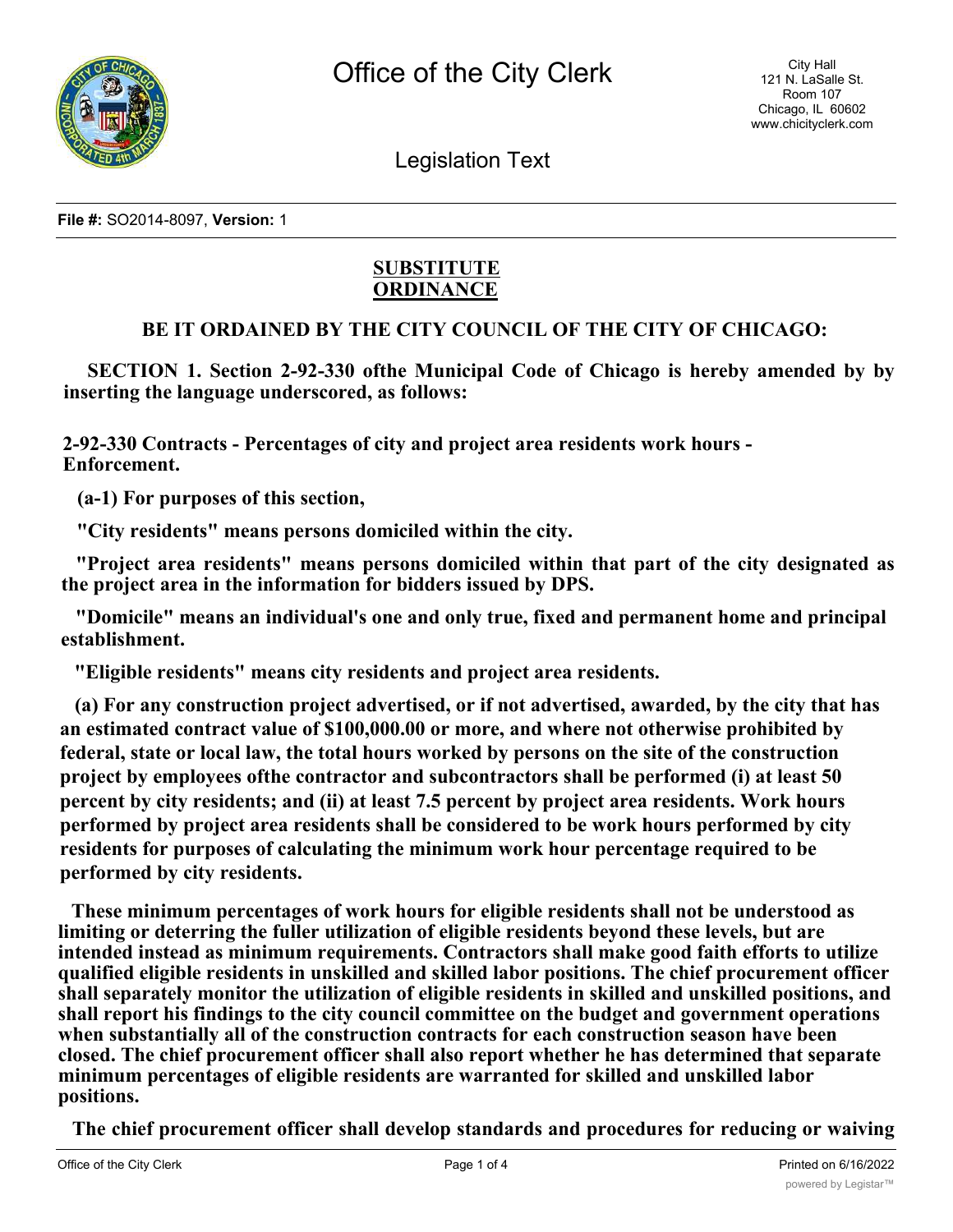**these minimum percentages of work hours for eligible residents when a bidder or contractor can**

**demonstrate the impracticality or excessive cost of complying with these percentage levels for particular contracts or classes of employees. Except as otherwise provided in the chief procurement officer's standards and procedures, a waiver or reduction shall be deemed appropriate if a contractor or subcontractor has unsuccessfully solicited a sufficient number of eligible residents to perform the work identified in the bid solicitation and has documented such effort to the satisfaction ofthe chief procurement officer. In addition, such standards and procedures shall require that a contractor seeking a waiver or reduction shall have provided timely notice ofthe need for qualified eligible residents to an appropriate source of referrals, which source shall be entitled to comment on any waiver or reduction application. If the chief procurement officer determines that lesser percentage standards are appropriate with respect to a particular contract subject to competitive bidding prior to the bid solicitations for such contract, such bid solicitations shall include a statement of such revised standards. The chief procurement officer shall file quarterly reports of his determinations on all reduction or waiver requests made pursuant to this paragraph with the city council committee on the budget and government operations.**

**(b) Implementation of the requirements established in subsection (a) of this section will be achieved by including in contracts and subcontracts described therein the following language:**

**The contractor and all subcontractors that perform work on the site on the construction project undertaken pursuant to this contract shall comply with the minimum percentages of total work hours performed by eligible residents as specified in Section 2-92-330 ofthe Municipal Code of Chicago.**

## **Project's MBE/WBE/Chicago & Project Area Residency Requirements should be evaluated several times while the protect is still active.**

**The contractor shall provide for the maintenance of adequate employee residency records to ensure that eligible residents are employed on the project The contractor and subcontractors shall maintain copies of personal documents supportive of every eligible resident employee's actual record of residence.**

**Weekly certified payroll reports (U.S. Department of Labor Form WH-347 or equivalent) submitted to the commissioner of the supervising department in triplicate, shall identify clearly the actual residence of every employee on each submitted certified payroll. The first time that an employee's name appears on a payroll, the date that the company hired the employee should be written in after the employee's name.**

**Full access to the contractor's and subcontractors' employment record shall be granted to the chief procurement officer, the commissioner of the supervising department, the Superintendent of the Chicago Police Department, the inspector general, or any duly authorized representative**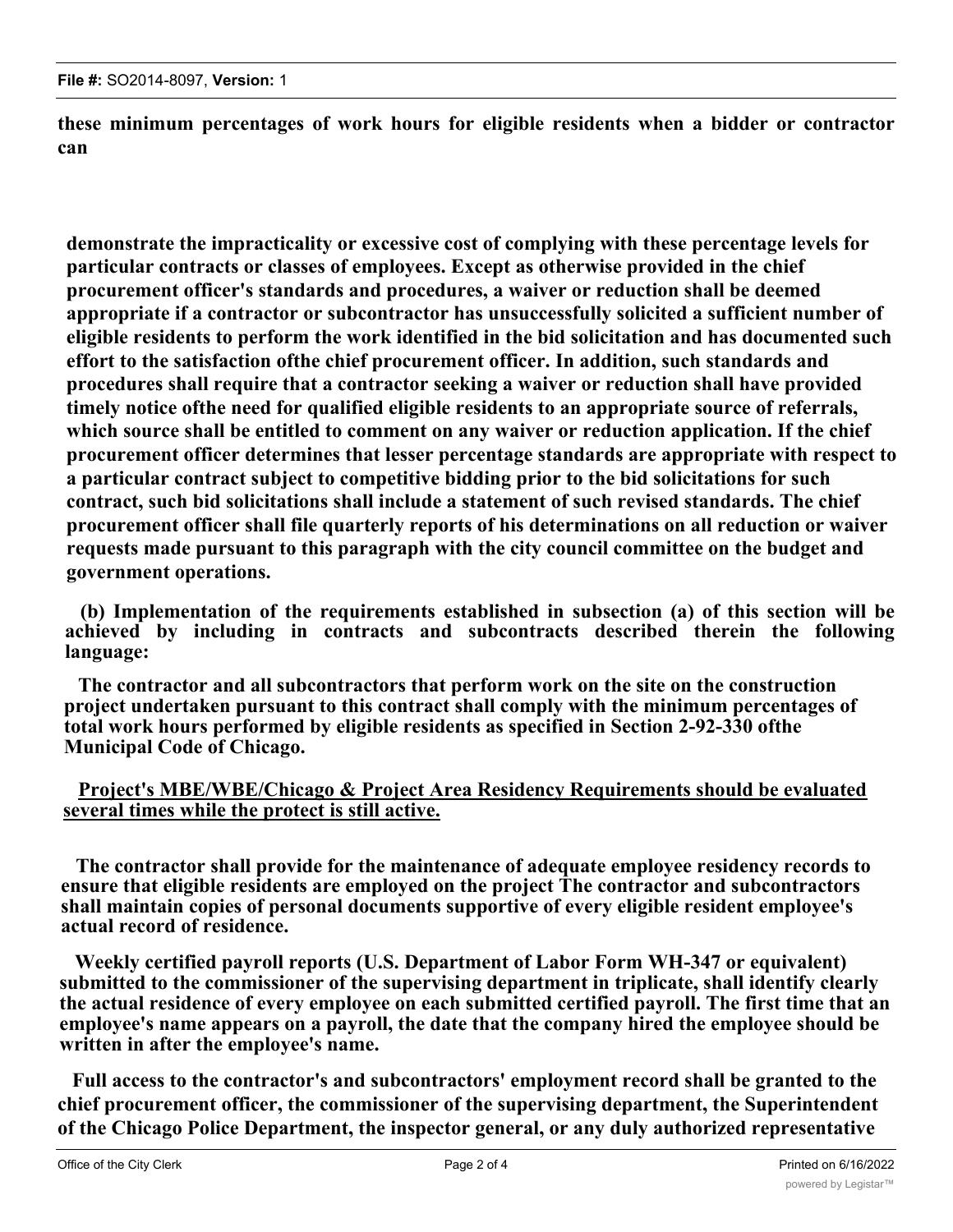**thereof. The contractor and subcontractors shall maintain all relevant personnel data in records for a period of at least three years after final acceptance of the work.**

**At the direction ofthe supervising department, affidavits and other supporting documentation will be required ofthe contractor to verify or clarify an employee's actual address when doubt or lack of clarity has arisen.**

**Good faith efforts on the part of the contractor to provide utilization of eligible residents shall not suffice to replace the actual, verified achievement ofthe requirements of this section concerning the work hours performed by eligible residents. Nothing provided in this paragraph shall be construed to prevent the chief procurement officer from considering such good faith efforts as appropriate for reducing or waiving the minimum percentages of work hours for eligible residents requirement, pursuant to Section 2-92-330fa) ofthe Municipal Code of Chicago.**

## **CDOT&eateinitiate a rating system, similar to IDOT. which would rank companies according to their overall performance including their effort to increase MBE/WBE percentages and other hiring goals.**

**When work is completed, in the event that the city has determined that the contractor failed to ensure the fulfillment of the requirements of this section concerning the work hours performed by eligible residents or has failed to report in the manner as indicated above, the city will thereby be damaged in the failure to provide the benefit of demonstrable employment to eligible residents to the degree stipulated in this section. Therefore, in such a case of non- compliance it is agreed that 1/20 of 1 percent (.05%), 0.0005, of the approved contract value for this contract shall be surrendered by the contractor to the city in payment for each percentage of shortfall toward the stipulated residency requirement Failure to report the residency of employees entirely and correctly shall result in the surrender of the entire liquidated damages as if no eligible residents were employed in either of the categories. The willful falsification of statements and the certification of payroll date may subject the contractor or subcontractors or employee to prosecution. Any retainage to cover contract performance that may become due to the contractor pursuant to Section 2-92-250 of the municipal code of Chicago may be withheld by the city pending the chief procurement officer's determination whether the contractor must surrender damages as provided in this paragraph.**

**Nothing herein provided shall be construed to be a limitation upon the "Notice of Requirements for Affirmative Action to Ensure Equal Employment Opportunity, Executive Order 11246" and "Standard Federal Equal Employment Opportunity, Executive Order 11246", or other affirmative action required for equal opportunity under the provisions of this contract.**

**(c) The monetary damages stipulated in subsection (b) hereof may be adjusted by the chief procurement officer to represent a larger fraction of the approved contract value, if the chief procurement officer determines after a review of contractors' compliance with this section that said damages are insufficient to secure compliance herewith. In no event may the damages be adjusted to a lower fraction. Any such change must be made effective for all contracts advertised as of a specific date chosen by the chief procurement officer and must be made prior to said advertisement.**